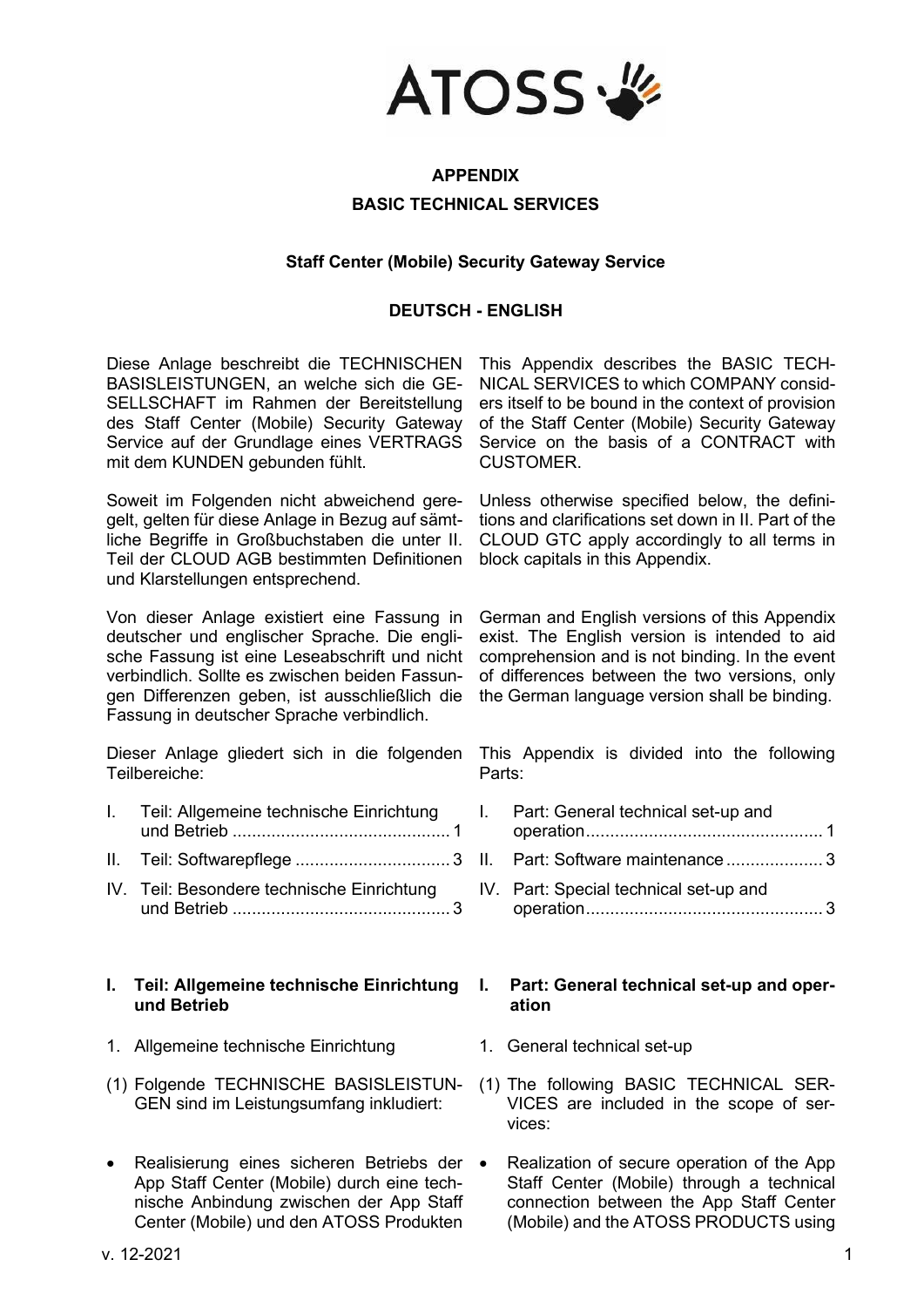unter Verwendung des Staff Center (Mobile) Security Gateway Service.

- Die Kommunikation zwischen dem Staff Center (Mobile) Security Gateway Service und der App Staff Center (Mobile) erfolgt über HTTPS unter Verwendung von TLS 1.2 oder höher.
- Die Kommunikation zwischen dem Saff Center (Mobile) Security Gateway Service und den ATOSS PRODUKTEN erfolgt über HTTPS unter Verwendung von TLS 1.2 oder höher.

Eine nachträgliche Änderung von bereits eingerichteten bzw. bestehenden technischen Konfigurationen oder das Hinzufügen von Konfigurationen kann auf Wunsch des KUNDEN mit der GESELLSCHAFT abgestimmt werden. Solche nachträglichen Änderungen stellen keine Leistungsänderung dar, soweit sich diese Änderungen ohne wesentlichen zeitlichen oder finanziellen Mehraufwand durch die GESELLSCHAFT ausführen lassen, wenn diese Änderungen / Hinzufügungen alleine oder zusammen den üblichen Umfang von insgesamt einer (1) Arbeitsstunde pro Monat nicht überschreiten. Im Übrigen sind Leistungsänderungen gegen eine entsprechende Gebühr gesondert zu beauftragen.

- 2. Voraussetzungen für die technische Einrichtung und den Betrieb i.S.v. Ziffer 1 im [I.](#page-0-0) Teil dieser Anlage
- Die GESELLSCHAFT wird dem KUNDEN mit einem Vorlauf von ca. drei (3) Wochen den Zeitraum, in welchem die Leistungen entsprechend Ziffer 1 Abs. (1) im I. Teil in dieser Anlage erfolgen werden, mitteilen;
- Der KUNDE stellt die Verfügbarkeit der technischen und fachlichen Ansprechpartner mit ausreichend Know-How, Rechten und Entscheidungskompetenzen während des von der GESELLSCHAFT vorgegebenen Zeitraums zur Leistungserbringung sicher;
- Die Kommunikation zwecks Abstimmung und Durchführung der Leistungen erfolgt je nach eingesetztem Mitarbeiter der GE-SELLSCHAFT ausschließlich in Deutsch oder in Englisch. Der KUNDE wird die entsprechende Fremdsprachenqualifikation bei der Auswahl seiner technischen und

the Staff Center (Mobile) Security Gateway **Service** 

- The communication between the Staff Center (Mobile) Security Gateway Service and the App Staff Center (Mobile) is done via HTTPS using TLS 1.2 or higher.
- The communication between the Staff Center (Mobile) Security Gateway Service and the ATOSS PRODUCTS is done via HTTPS using TLS 1.2 or higher.

Subsequent alteration to previously established or existing technical configurations or the addition of configurations can be coordinated with COMPANY at CUSTOMER's request. If COMPANY can make such subsequent alterations without expending significant additional time or resources because these alterations or additions, either individually or collectively, do not generally exceed one (1) working hour per month, then they do not represent a service alteration. Otherwise, service alterations must be ordered separately for an additional fee.

- 2. Requirements for the technical set-up and operation within the meaning of section 1 in I. Part of this Appendix
- COMPANY shall inform CUSTOMER of the period of time in which the services detailed in section 1 para. (1) in I. Part of this Appendix are to be provided, giving three (3) weeks' notice;
- CUSTOMER shall ensure the availability of the technical and professional contact partners with sufficient expertise, authorizations and discretionary competence for the duration of the period of time specified by COM-PANY for the provision of services;
- Communication for the purposes of coordinating and performing services shall take place exclusively in German or in English, depending on the employees deployed by COMPANY. CUSTOMER shall take into account the foreign language qualifications of its employees when selecting its technical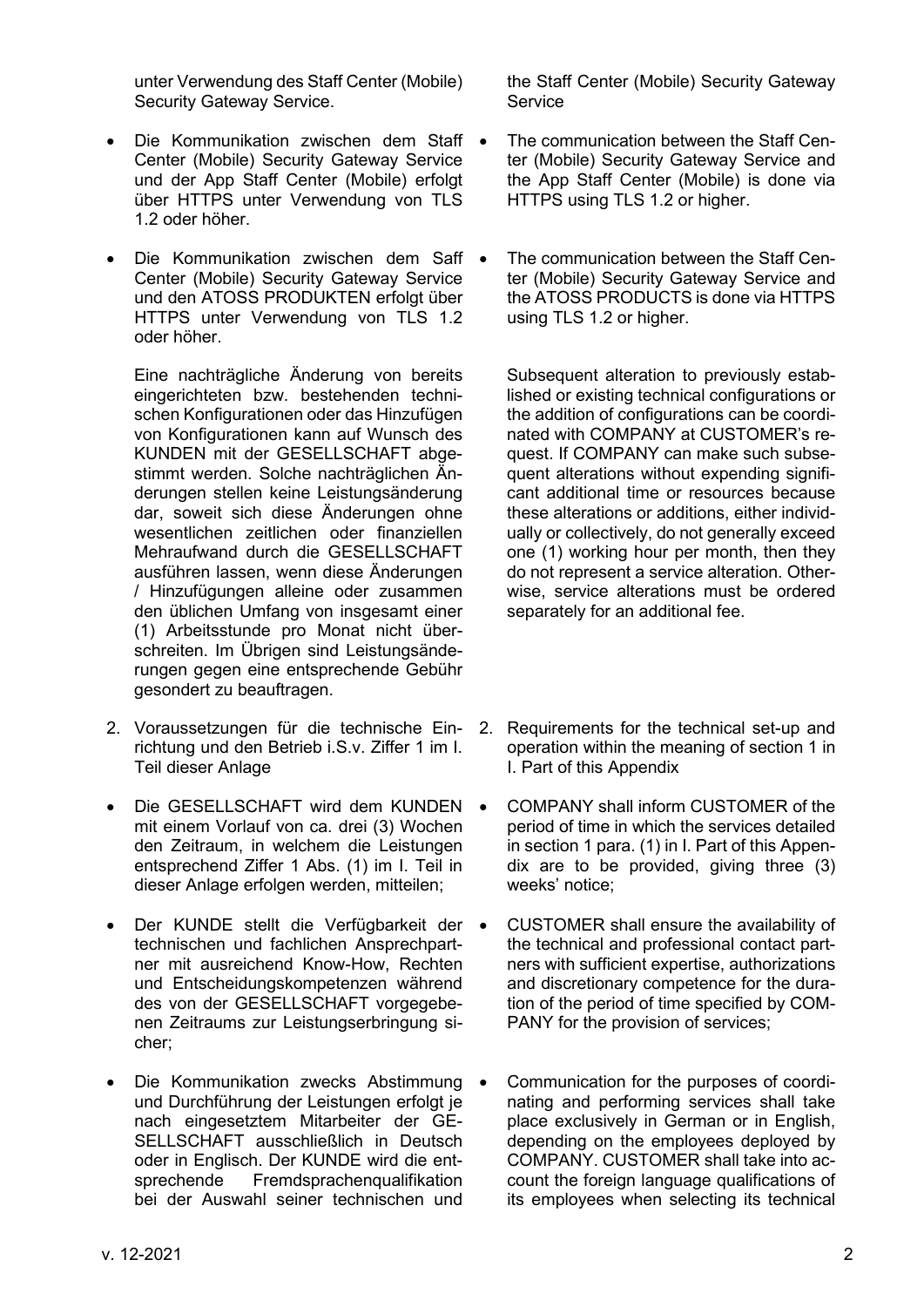fachlichen Ansprechpartner berücksichtigen;

• Der KUNDE wird dafür sorgen, dass der GESELLSCHAFT die für die technische Einrichtung erforderlichen Informationen und sonstigen Anforderungen vollständig und korrekt zur Verfügung gestellt werden.

Soweit der KUNDE seinen vertraglichen Mitwirkungspflichten nicht oder verspätet nachkommt, ist die GESELLSCHAFT für sich daraus ergebende Störungen und Verzögerungen nicht verantwortlich. Im Übrigen gelten die Bestimmungen unter § 4 Ziffer 4 lit. b) ff. der CLOUD AGB.

Die GESELLSCHAFT stellt dem KUNDEN im Rahmen der Softwarepflege KONTINU-IERLICHE MODIFIKATIONEN zur Verfügung. KONTINUIERLICHE MODIFIKATIO-NEN werden von der GESELLSCHAFT ohne weitere Vorankündigung innerhalb der Wartungsfenster, wie in dem SLA zum CLOUD SERVICE festgelegt, eingespielt.

Die Bereitstellung völlig neuer Funktionen, die eine wesentliche Erweiterung des Leistungsumfanges bedeuten sowie die Bereitstellung neuer MODULE sind nicht Bestandteil dieser Softwarepflege. Solche Erweiterungen und die Bereitstellung werden von der GESELLSCHAFT nur gegen gesonderte Gebühr angeboten.

Das in § 3 Ziffer 1 der CLOUD AGB geregelte Nutzungsrecht erstreckt sich auch auf die eingespielten Aktualisierungen und Erweiterungen des IAM Service, welche die GESELLSCHAFT im Rahmen dieser Softwarepflege erbringt, einschließlich der dazugehörigen DOKUMENTATION in der jeweils aktuellen Fassung.

Der folgende Zusatz betrifft nur Kunden von ATOSS Produkten On Premises:

Der KUNDE muss die GESELLSCHAFT rechtzeitig, bevor er eine KONTINUIERLI-CHE MODIFIKATION in Form eines Releases seiner ATOSS PRODUKTE einspielt oder dieser technische Parameter bei sich ändert, hierüber informieren. Zugleich ist von dem KUNDEN sicherzustellen, dass alle vom KUNDEN lizenzierten MODULE des ATOSS PRODUKTES von diesem innerhalb der gewarteten Releases betrieben and professional contact partner;

• CUSTOMER shall ensure that COMPANY is provided with the information required for the technical set-up, that the information provided is complete and correct, and that all other requirements are met.

If CUSTOMER fails to fulfill its contractual duties to cooperate or only does so belatedly, COMPANY shall not be responsible for any faults or delays that occur as a result. Notwithstanding the aforesaid, the provisions of § 4 clause 4 of the CLOUD GTC shall apply accordingly.

## **II. Teil: Softwarepflege III. Part: Software maintenance**

COMPANY will provide CUSTOMER with CONTINUOUS MODIFICATIONS and enhancements on an ongoing basis as part of software maintenance. COMPANY shall install CONTINUOUS MODIFICATIONS without further prior notice and within the maintenance windows as defined in the SLA for the CLOUD SERVICE.

The provision of entirely new functions that signify a significant extension to the scope of service and the provision of new MOD-ULES are not included in the software maintenance. COMPANY only offers such extensions and their provision for a separate fee.

The right of use set forth in § 3 clause 1 of the CLOUD GTC also extends to CONTIN-UOUS MODIFICATIONS of the IAM Service which COMPANY provides in the course of software maintenance, including all accompanying DOCUMENTATION as amended.

The following addition only concerns customers of ATOSS Products On Premises:

The CUSTOMER shall inform the COM-PANY thereof in due time before he introduces a CONTINUOUS MODIFICATION in the form of a release of his ATOSS PROD-UCTS or before he changes technical parameters. At the same time, the CUS-TOMER shall ensure that all MODULES of the ATOSS PRODUCT licensed by the